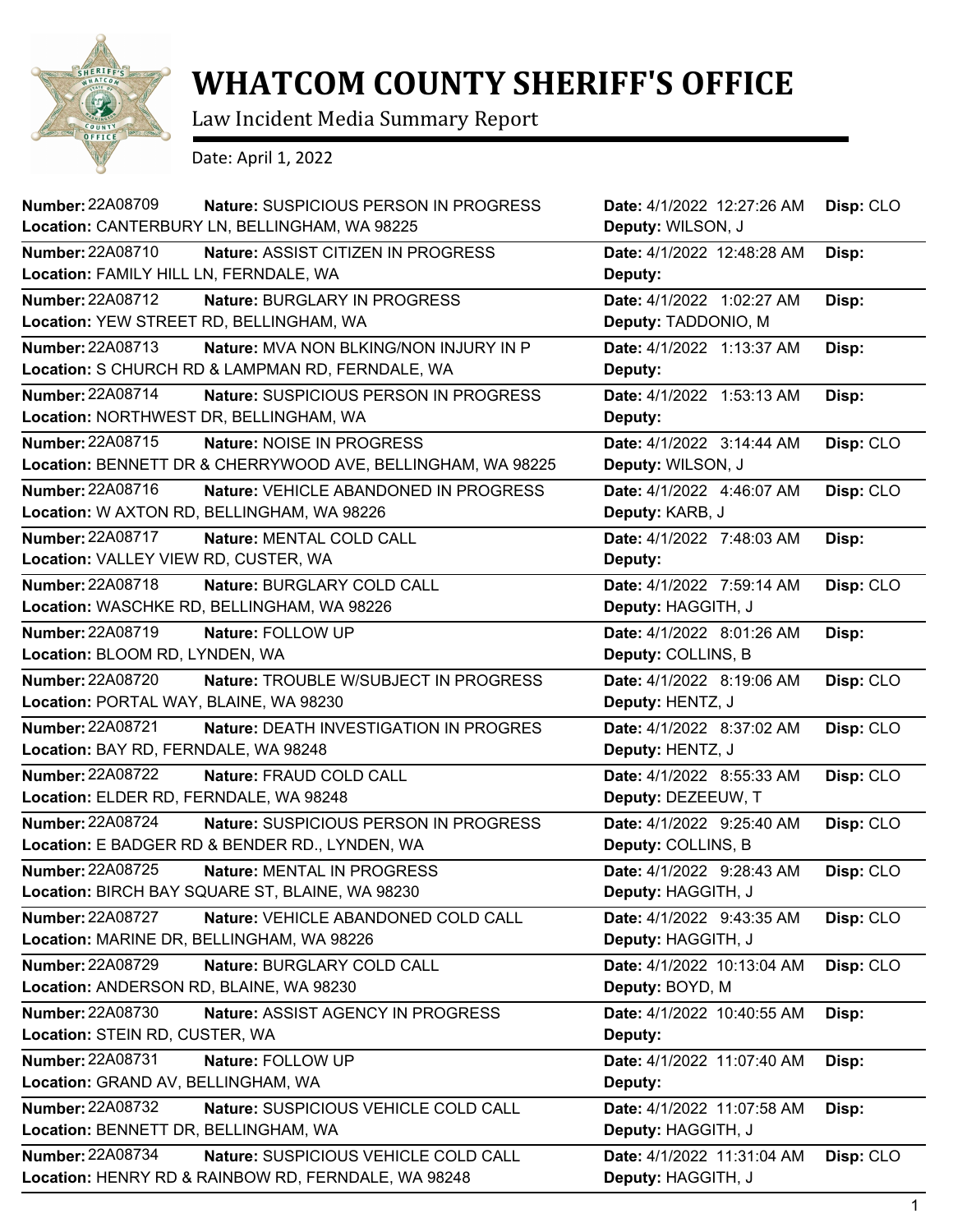| <b>Number: 22A08735</b><br>Nature: VANDALISM COLD CALL        | Date: 4/1/2022 11:35:26 AM<br>Disp: CLO |  |
|---------------------------------------------------------------|-----------------------------------------|--|
| Location: SHAMROCK RD, MAPLE FALLS, WA                        | Deputy: COLLINS, B                      |  |
| <b>Number: 22A08736</b><br>Nature: SERVE PAPERS IN PROGRESS   | Date: 4/1/2022 11:57:49 AM<br>Disp: CLO |  |
| Location: E ST, BLAINE, WA 98230                              | Deputy: HIGH, M                         |  |
| <b>Number: 22A08738</b><br>Nature: ANIMAL PROBLEM IN PROGRESS | Date: 4/1/2022 12:33:56 PM<br>Disp:     |  |
| Location: HANNEGAN RD & BEARD RD, LYNDEN, WA                  | Deputy:                                 |  |
| <b>Number: 22A08740</b><br>Nature: VEHICLE PROWL COLD CALL    | Date: 4/1/2022 1:05:38 PM<br>Disp: INF  |  |
| Location: MT BAKER HWY, NATIONAL FOREST, WA 98244             | Deputy: VANDYKEN, B                     |  |
| Number: 22A08741<br>Nature: SUSPICIOUS CIRCUMSTANCES COLD     | Date: 4/1/2022 1:04:34 PM<br>Disp: CLO  |  |
| Location: TRACY PL, BLAINE, WA 98230                          | Deputy: HENTZ, J                        |  |
| Number: 22A08742<br>Nature: PARKING PROBLEM IN PROGRESS       | Date: 4/1/2022 1:09:07 PM<br>Disp:      |  |
| Location: OLD SAMISH RD, BELLINGHAM, WA                       | Deputy:                                 |  |
| <b>Number: 22A08743</b><br>Nature: PROPERTY FOUND COLD CALL   | Date: 4/1/2022 1:43:00 PM<br>Disp: CLO  |  |
| Location: GRAND AVE, BELLINGHAM, WA 98225                     | Deputy: DEZEEUW, T                      |  |
| Number: 22A08744<br>Nature: THEFT COLD CALL                   | Date: 4/1/2022 1:50:05 PM<br>Disp:      |  |
| Location: PARADISE RD, FERNDALE, WA                           | Deputy: HAGGITH, J                      |  |
| <b>Number: 22A08747</b><br>Nature: WELFARE CHECK IN PROGRESS  | Date: 4/1/2022 2:17:16 PM<br>Disp:      |  |
| Location: H STREET RD, LYNDEN, WA                             | Deputy:                                 |  |
| Number: 22A08752<br>Nature: PROPERTY FOUND COLD CALL          | Date: 4/1/2022 2:36:21 PM<br>Disp: CLO  |  |
| Location: GRAND AVE, BELLINGHAM, WA 98225                     | Deputy: DEZEEUW, T                      |  |
| <b>Number: 22A08753</b><br>Nature: RUNAWAY COLD CALL          | Disp: CLO<br>Date: 4/1/2022 2:37:02 PM  |  |
| Location: BROWN RD, FERNDALE, WA 98248                        | Deputy: SLYTER, C                       |  |
| Number: 22A08754<br>Nature: FRAUD COLD CALL                   | Date: 4/1/2022 3:06:12 PM<br>Disp: ACT  |  |
| Location: HAXTON WA, FERNDALE, WA                             | Deputy: LEBEDEV, P                      |  |
|                                                               |                                         |  |
| <b>Number: 22A08755</b><br>Nature: SERVE WARRANT IN PROGRESS  | Date: 4/1/2022 3:41:22 PM<br>Disp: CAA  |  |
| Location: GRAND AVE, BELLINGHAM, WA 98225                     | Deputy: DEZEEUW, T                      |  |
| Arrested: BENNETT, CODY T.<br>Age: 32                         |                                         |  |
| <b>Offenses: In From Court</b>                                |                                         |  |
| Number: 22A08756<br>Nature: MUSIC IN PROGRESS IN PROGRESS     | Date: 4/1/2022 3:41:11 PM<br>Disp: CLO  |  |
| Location: CHESTNUT DR, MAPLE FALLS, WA 98266                  | Deputy: BROWN, E                        |  |
| Number: 22A08757<br>Nature: TRAFFIC HAZARD IN PROGRESS        | Date: 4/1/2022 3:50:32 PM<br>Disp: CLO  |  |
| Location: FERNDALE RD, FERNDALE, WA 98248                     | Deputy: LEBEDEV, P                      |  |
| Number: 22A08761<br>Nature: SEX CRIME NO RAPE COLD CALL       | Date: 4/1/2022 3:58:29 PM<br>Disp: CLO  |  |
| Location: MT BAKER HWY, NATIONAL FOREST, WA 98244             | Deputy: BROWN, E                        |  |
| <b>Number: 22A08762</b><br>Nature: THEFT COLD CALL            | Date: 4/1/2022 4:12:13 PM<br>Disp:      |  |
| Location: HARBORVIEW RD, BLAINE, WA                           | Deputy: SLYTER, C                       |  |
| <b>Number: 22A08763</b><br>Nature: TRAFFIC HAZARD IN PROGRESS | Date: 4/1/2022 4:16:08 PM<br>Disp:      |  |
| Location: MOUNTAIN VIEW RD & STORR RD, FERNDALE, WA           | Deputy: LEBEDEV, P                      |  |
| Number: 22A08764<br>Nature: FOLLOW UP                         | Date: 4/1/2022 4:53:55 PM<br>Disp:      |  |
| Location: MOUNTAIN VIEW RD & STORR RD, FERNDALE, WA           | Deputy:                                 |  |
| Number: 22A08765<br>Nature: LANDLORD TENANT DISPUTE COLD C    | Date: 4/1/2022 4:55:15 PM<br>Disp:      |  |
| Location: POLLMAN CI, LYNDEN, WA                              | Deputy: SLYTER, C                       |  |
| Number: 22A08766<br>Nature: WELFARE CHECK IN PROGRESS         | Date: 4/1/2022 5:17:19 PM<br>Disp:      |  |
| Location: MARINE DR & CLIFFSIDE DR, BELLINGHAM, WA            | Deputy:                                 |  |
| <b>Number: 22A08767</b><br>Nature: WELFARE CHECK IN PROGRESS  | Date: 4/1/2022 5:23:47 PM<br>Disp:      |  |
| Location: MARINE DR & CLIFFSIDE DR, BELLINGHAM, WA            | Deputy:                                 |  |
| <b>Number: 22A08768</b><br>Nature: BURGLARY COLD CALL         | Date: 4/1/2022 5:32:54 PM<br>Disp:      |  |